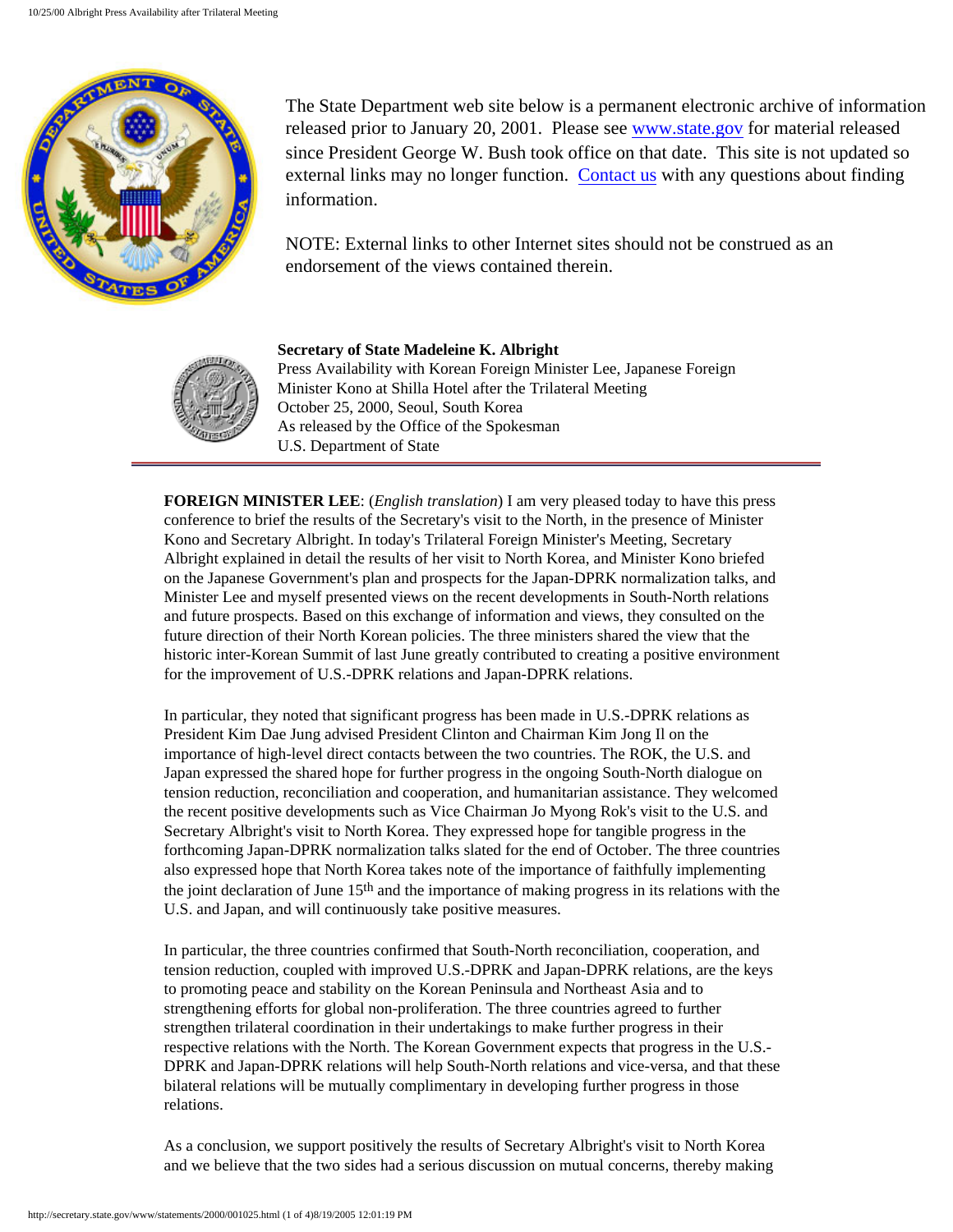important progress towards better relations between the United States and North Korea. Once again, I expect that those results will contribute greatly to the expansion and development of the South-North dialogue and relations. These are my remarks and this is the evaluation of the Korean Government, and now I would like to invite Secretary Albright and Minister Kono for their respective remarks.

**SECRETARY ALBRIGHT:** Good afternoon, I am very pleased to be able to join my colleagues here in Seoul. To begin, I want to publicly congratulate President Kim Dae Jung for his richly deserved Nobel Peace Prize. His efforts to end Cold War divisions and increase people-to-people contact between the North and the South merit the world's full support. The South-North dialogue is central to peace and stability. I was encouraged to hear while in Pyongyang of Chairman Kim Jong Il's continued backing for this process and I hope that it will succeed in improving lives on both sides of the 38th parallel. In our trilateral discussions today, my colleagues and I discussed a number of matters including my just-completed visit to the DPRK. I briefed the foreign ministers on my wide-ranging discussions, including those with Chairman Kim, and I will make a full report to President Clinton as soon as I return to Washington. As allies, the Republic of Korea, Japan, and the United States work closely to ensure that our support for stability on the Korean Peninsula and [in] East Asia is well coordinated and effective. In recent years, we have built a platform for progress through the Agreed Framework, the Four-Party talks, the Perry Report, and the exchange of high-level visits. We have begun to address in a serious way some of our differences with Pyongyang. The path to more normal relations has not been smooth and we are still much closer to its beginning than its end. But every step in the right direction is a step toward lasting peace in this region. Accordingly, we will continue to work together closely and to consult carefully. Our unity is crucial if we are to make further gains.

In closing, I would like to thank Foreign Minister Lee for hosting our meetings and lunch today, and I am grateful that Foreign Minister Kono was able to come to Seoul to join us. I look forward to seeing both of my friends at the APEC ministerial next month in Brunei. Thank you very much.

**FOREIGN MINISTER KONO:** (*English Translation*) Japan believes that Secretary Albright's dramatic visit to the North was an extremely meaningful one that, together with the ongoing progress with the North-South relations since the North-South summit in June, which made visible improvements in the situation on the Peninsula will contribute greatly to the relaxation of tension on the Peninsula. I believe that Secretary Albright must be very tired, having just concluded her trip to North Korea, and she has been kind enough to visit Seoul for this meeting with the Foreign Ministers of the Republic of Korea and Japan, and we are very grateful for this opportunity. I am also grateful to Foreign Minister Lee Jong Il and the Government of Korea for making preparations for this meeting at such short notice, especially so soon after the Asia-Europe Meeting.

As far as Japan is concerned, we are convinced that the progress in U.S.-North Korea relations will definitely have a positive impact on Japan-North Korea relations as well. As for our normalization talks next week in Beijing, Japan will hold its eleventh round of normalization talks with North Korea. Although there was a hiatus of seven years in between, since the resumption of the talks, after that hiatus of seven years, it will be the third round of talks.

In the upcoming normalization talks with the North, we would like to build on the report we heard from Secretary Albright and also the results of the meetings we had today with the three Foreign Ministers, and with perseverance, work on our negotiations to achieve further progress in the Japan-North Korea talks. At the meeting, we renewed our awareness that it will be important to see to it that our respective relations with the North -- with the DPRK -- will progress in such a way that they will positively influence each other and that we continue to seek a constructive response from the North to the security and humanitarian concerns of the international community.

To that end, our three countries -- that share such values such as, freedom, democracy and basic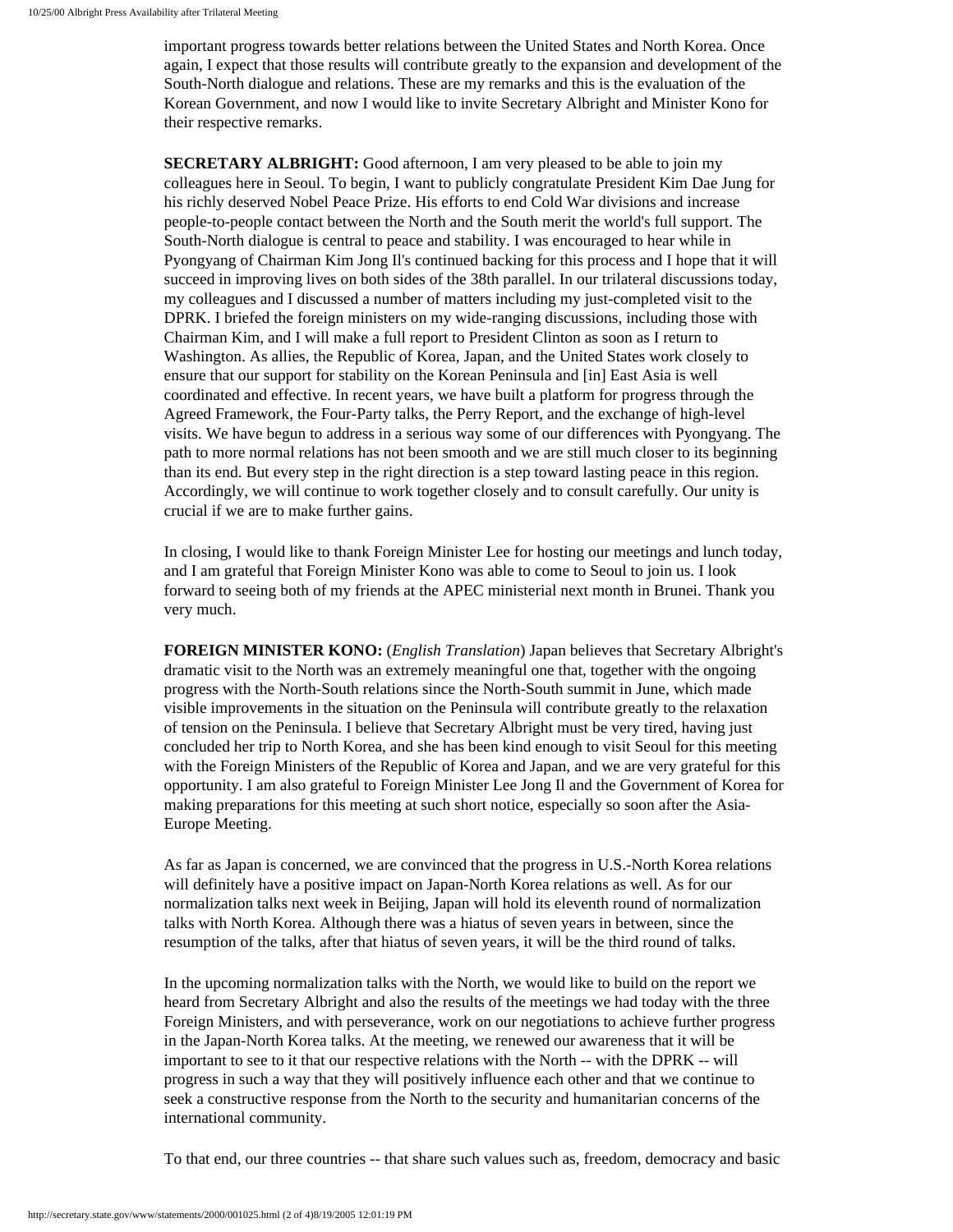human rights -- will need to keep up close coordination with each other, that's what basically we discussed.

**QUESTION**: My question is to Secretary Albright. During your visit to the North, they say there was no progress in the "missile problem." Was there any "terrorist list" problem? Was there any progress, please explain it to us. But if not, are you satisfied with the developments in the "missile problem," aside from the "terrorist list?" Is President Clinton going to visit North Korea or is he going to visit South Korea?

**SECRETARY ALBRIGHT**: Well, first let me say that on the terrorist list, that is a subject that we have been discussing with the North Koreans for some time now, and we had issued a communiqué on that, and they know what they need to do. Obviously, the subject came up, but it was not the central aspect of our discussions in Pyongyang because the North Koreans know what they have to do on that subject. We did obviously talk about the missiles and the idea of exchanging satellite launches for serious missile restraint, and we think that progress was made. And, as I said in Pyongyang, there will be expert level talks to discuss the subject further in the next week. As far as President Clinton's travel is concerned, no decisions have been made. I will brief the President when I return.

**QUESTION**: Madame Secretary, as you are aware, there are strong suspicions that North Korea may have developed one or more nuclear weapons before the Agreed Framework was signed. How important is it that North Korea be transparent about these activities if Northeast Asia is to achieve freedom from tension after all these years?

**SECRETARY ALBRIGHT**: Obviously, the nuclear issue has been one of central importance to us and the Agreed Framework has been central to a lot of our discussions, and our agreement and our implementation of it is important, and transparency is key. As one thinks about different relations with any country, but especially countries such as North Korea, transparency is essential. And I made the point any number of times in my discussions with Chairman Kim, whatever the subject we were talking about, was that confidence-building measures generally, and transparency, were absolutely essential if our relationship was to move forward.

**QUESTION**: My question is for Minister Kono and Secretary Albright, and this is on the [inaudible] issue, which is a matter of life for the Japanese people. Secretary Albright, did you raise this matter in your meeting with Chairman Kim Jong Il? And what was Mr. Kim's response to that? Mr. Kono, in the trilateral meeting today, what sort of explanations did you hear Secretary Albright make, and how do you evaluate that as [a member] of the Japanese Government? And would the Japanese preparations for the next round of talks change as a result of these explanations?

**SECRETARY ALBRIGHT**: I am afraid I missed the central word in your question.

**QUESTION**: That was on the abductee problem.

**SECRETARY ALBRIGHT**: I did raise it a number of times and I made it very clear to Chairman Kim that this was an issue that was important not only to the Japanese but also to us because, as I have now stated a number of times, it is essential that our three countries carry on these discussions in parallel, and that we reinforce each other in terms of making sure that each country's special concerns are met. And that is why this trilateral meeting has been so important, and why I felt that even before talking to President Clinton, that I would meet with our allies here in Seoul in order to go through the details and to make very clear that our work should be reinforcing.

**FOREIGN MINISTER KONO**: (*English Translation*) On the abductee issue, Secretary Albright just now responded in our trilateral meeting as well. This is exactly what I heard from Secretary Albright. Needless to say, this is an issue that we have discussed with the U.S. over and over again, and Secretary Albright is fully aware of the importance of the issue to Japan. It is with that understanding that Secretary Albright went to the meetings in North Korea. As she